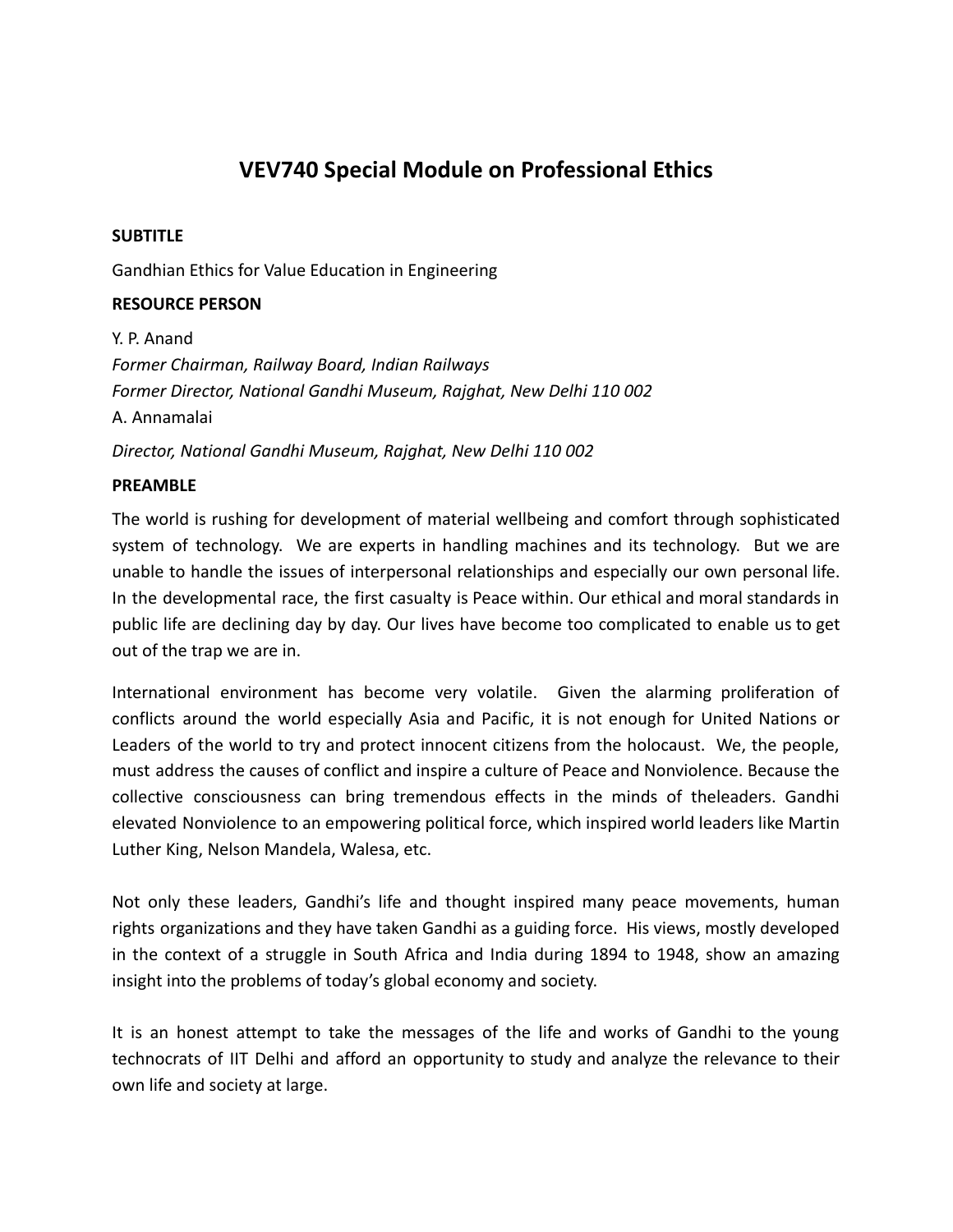### **OBJECTIVES**

- To acquire knowledge on Gandhi's own works, speeches and writings and original source materials including audio-visual materials available in various institutions.
- To study the life and philosophy of Gandhi in a systematic and critical way
- To analyze relevance of his ethical and moral standard at the personal and society level
- To study and analyze the political, social and economic concepts in the light of present day political, social and economic environment.
- To open up our mind and engage in experimenting some of the vital concepts in Gandhian Philosophy and study the implications.
- To discuss, debate and dialogue openly his method of struggle to bring about the changes

## **CONTACT TIME**

| Lectures: | 12 x 1 hour each | $= 12$ hours |
|-----------|------------------|--------------|
|-----------|------------------|--------------|

Practical:  $4 \times 1$  hour each = 4 hours, considered to be = 2 hours

## *Total 14 hours*

## **THEMES AND TOPICS**

#### *Lectures*

- 1. Introduction
- 2. Selected Sources from Mahatma Gandhi's Writings
- 3. Foundation of Gandhian Ethics -- Truth and Non-violence
- 4. Gandhian Ethics: Directives for Ethical Social Behavior
- 5. Gandhian Ethics for Conflict Resolution
- 6. Gandhian Ethics in Economics, Ecology and Sustainable Development
- 7. Gandhian Ethics in Public Administration and Law
- 8. Gandhian Ethical Lessons for Business Management
- 9. Gandhian Ethical Lessons for Leadership Roles
- 10. Gandhian Ethics against Corruption
- 11. How to make Indian Social Order more Ethical
- 12. Summing Up, &, Some Instances from Gandhi's own Life

*Practicals :* 4 sessions of 1 hour each

## **MAXIMUM NUMBER OF STUDENTS: 50**

## **EXPECTATIONS FROM THE STUDENTS**

- Attendance: at least 12 hours out of 14 hours
- Sincerity
- **-** Desire to learn, and willingness to unlearn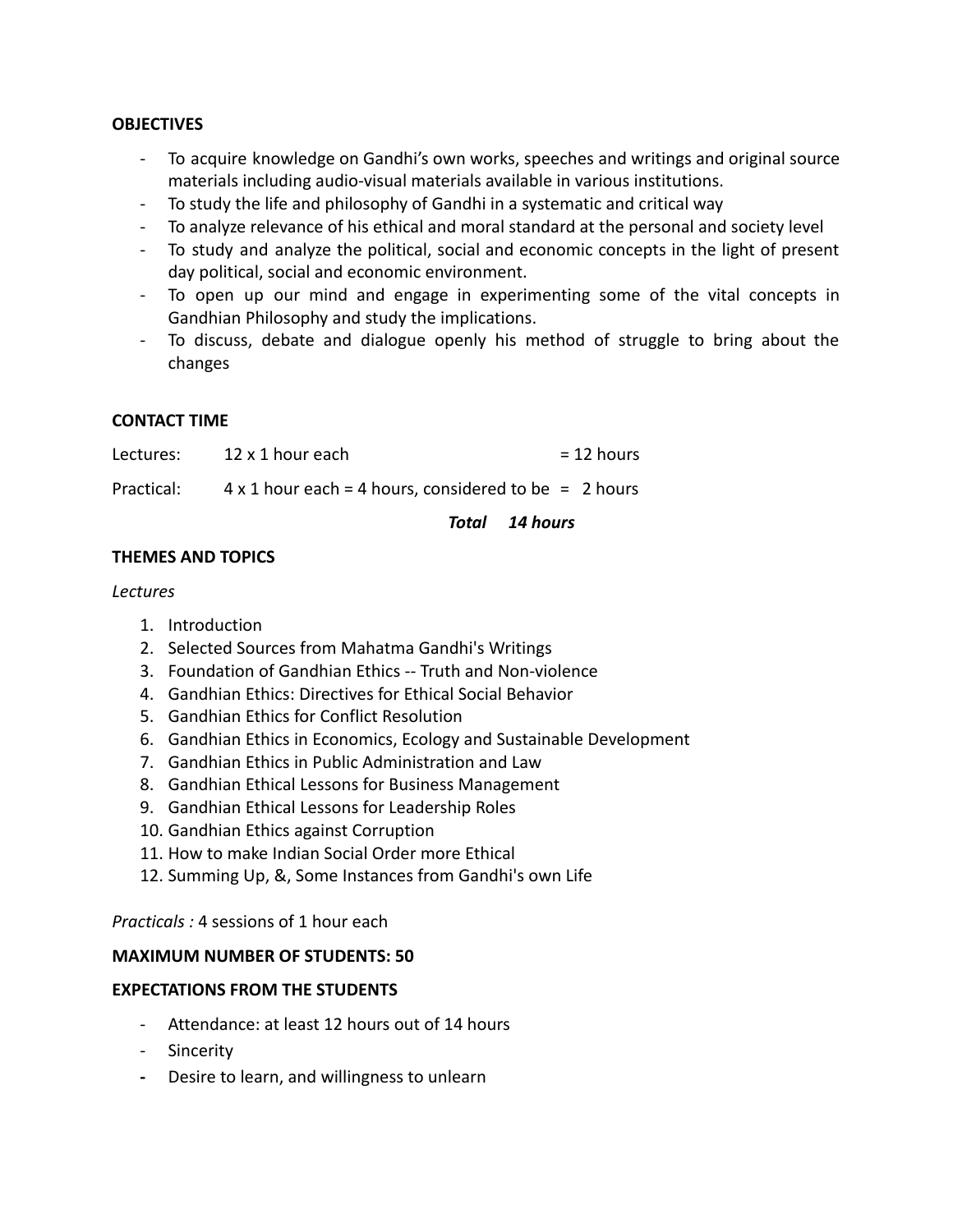## **ASSESSMENTS**

The course is an audit-only course. Hence the grade awarded will be only **Pass** / **Fail**.

Pass criterion: at least 12 hours of attendance out of 14 hours.

## **BRIEF PROFILE OF THE RESOURCE PERSONS**

#### **Y. P. Anand,** *former* **Director, National Gandhi Museum, Rajghat, New Delhi**

| Name                            | YOGENDRA PAL ANAND (date of birth - 12 December, 1934) |
|---------------------------------|--------------------------------------------------------|
| <b>Academic Qualifications:</b> | B.Sc. (Hons.) in Civil Engineering (1955)              |
|                                 | Ph D (IIT, Delhi) (1991)                               |
|                                 | Post-graduate Diploma in Gandhian Studies (1984)       |
|                                 | Post-graduate Diploma in Econometrics<br>(1993)        |

#### **Professional Memberships**

Fellow, Indian National Academy of Engineering; Fellow, Institution of Engineers (India); Life Member, Indian Building Congress; Life Member, Solar Energy Society of India; Fellow, Indian Institute of Bridge Engineers; Fellow, Institute of Urban Transport (India); Fellow, Indian Arbitration Council; Fellow, Institute of Rail Transport; Fellow, Indian Inst. of Perm. Way Engrs. (India).

#### **Professional Experience in Indian Railways**

Joined Indian Railway Service of Engineers (IRSE) in 1957 as Asst. Engr.. Worked as Asst. Engr., Exec. Engr., Dep. Dir. (Research), Divl. Supdt., Dy Chief Engineer, Addl. Chief Engr., Chief Engr. (Track), Divl. Rail Manager, and Chief Engineer; as General Manager, Member (Engineering) in Railway Board, and finally as Chairman, Railway Board, & ex-officio Principal Secretary to Govt. of India; retired on Dec. 31, 1992.

#### **After retirement from Indian Railways**

Worked with UNDP on a 10-week assignment for a study on India's Transport Sector (1993); was associated with the Asian Inst. Of Transport Development, New Delhi, as Senior Res. Scholar from Apr 1993 to May 1996, and jointly authored books on 'Non-motorized Transport of India: Current Status and Policy Issues' (1996), and Transport Energy Nexus – Towards Sustainability (1999), both published by AITD. Also participated actively in a project to upgrade the Cycle Rickshaws.

Was honored as an 'Engineering Personality' by Institution of Engineers (India) in 2004, & with 'Outstanding Contribution Award' by Indian Building Congress in 2010.

Was Chairman, International Institute of Waste Management, Bhopal (2009-2010). Am Member: INAE's Technology Foresight and Management Forum (since 2012).

Since Sep. 1994, functioning as Chairman, GODHULI (an NGO for educating slum children in Delhi).

#### **Experience in the Gandhian Field**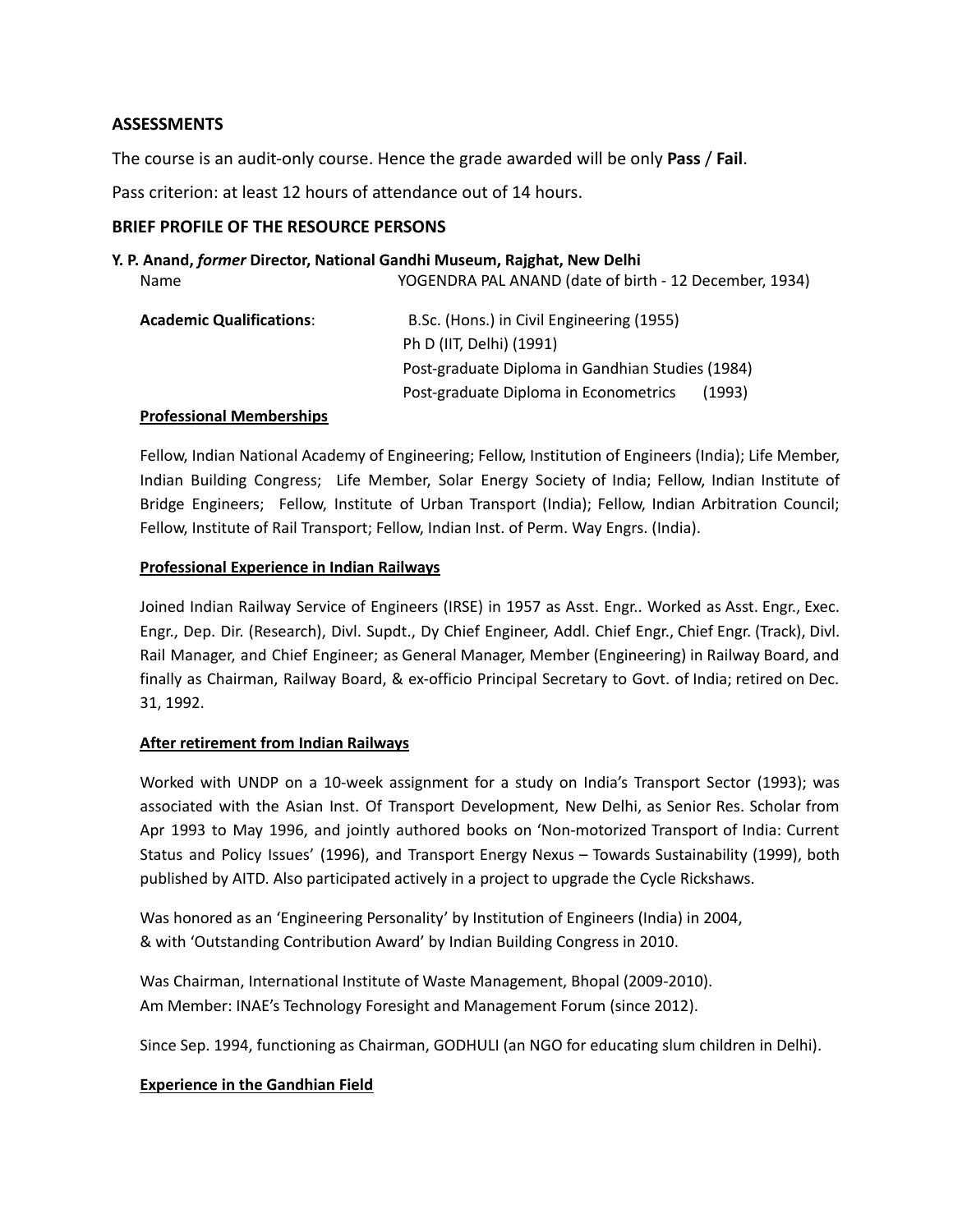# **From June 1996 to July 2006, worked as Director, National Gandhi Museum and Library, Rajghat, New Delhi.**

Participated in an Intl. Conference on Gandhian Concept of Non-violence, in Santa Cruz, USA (1995); in Intl. Seminar on Gandhian Concept of Freedom in Calgary University in Canada (1997); in a Seminar on Gandhian Political Thought, in University of Trieste, Italy (2000); and, on invitation by the Indian Council of World Affairs, to deliver Keynote Address on 'Gandhian Legacy: Its Relevance in the 21<sup>st</sup> Century' at III Spain – India dialogue Forum 2007 at University of Valladolid in Spain on October 16, 2007.

#### Presently:

Member, Indian Society of Gandhian Studies.

Vice-Chairman, Working Committee, Gandhian Seva & Satyagraha Brigade, New Delhi. Member, High Level Dandi Memorial Committee (under Ministry of Culture, Govt. of India). Honorary Fellow, Centre of Gandhian Studies, GITAM University, Visakhapatnam.

## **In addition to numerous articles/ pamphlets on Gandhian subjects, Published books and major compilations include:**

- *The Essential Relationship between Netaji Subhas Bose & Mahatma Gandhi* (1997).
- *Birth of Free India's National Anthem: A gift from Netaji Subhas Bose* (1997).
- *Non-violence in a Violent World: A Gandhian Response* (1995).
- *What Mahatma Gandhi Said about Atom Bomb* (1998).
- *Mahatma Gandhi & the Railways* (English and Hindi editions, 2002).
- *Mahatma Gandhi on Lord Buddha and Buddhism* (2003).
- *Mahatma Gandhi and Art* (2003).
- *Mahatma Gandhi and Satyagraha: a Compendium* (2006).
- *Albert Einstein and Mahatma Gandhi: The centenary of Physics, War, Satyagraha and Peace* (2006/ 2010)
- *Mahatma Gandhi's Works and Interpretation of the Bhagavad Gita* (in 2 Volumes) (2009).
- *Gitapadarthakosh* (by Mahatma Gandhi), trans. into Hindi (2010).

I had recently completed a thesis on '*Historical background to Mahatma Gandhi's taking up Satyagraha against Salt Tax (1930), as the Key Issue for the Civil Disobedience Movement for Poorna Swaraj*' and it has been published by the Ministry of Culture (2015).

After leaving the Museum, have undertaken a long-term study of Gandhian Political Economy and its relationship with the mainstream economics. I am also working on a thesis on 'Leo Tolstoy and Mahatma Gandhi'. Also continue to write papers for the Centre for Gandhian Studies, GITAM University, Visakhapatnam.

#### **Contact information**

*E-mail:* [ypanandindia@yahoo.co.in](mailto:ypanandindia@yahoo.co.in), *Phone:* 011-2689-8913, 011-41640124, mo. 9312700812 *Postal address:* 513, Pocket C, Sector A, Vasant Kunj, New Delhi - 110070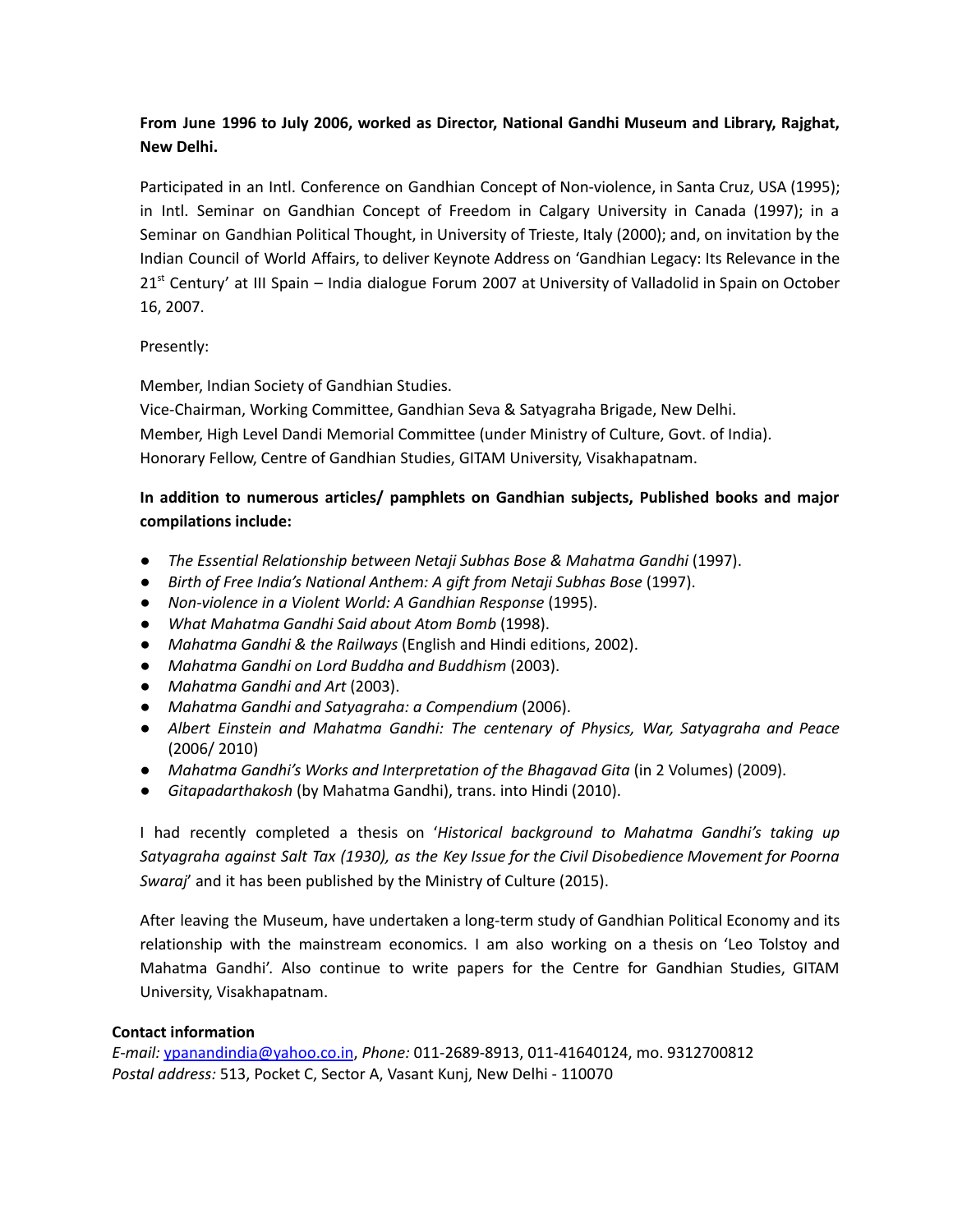## **A. Annamalai, Director, National Gandhi Museum, Rajghat, New Delhi**

After Completing my college education in Madurai my search to understand the meaning of life began. I planned to join the Armed Forces. So I took rigorous training in the N.C.C. in the college and became Senior Under Officer, passed B and C certificates and attended two regular Army Attachment Camps. But the experience I gained through such training transformed me to take to Non-violence

As a student I was mediocre both in high school and college. But the innumerable but different experiences I received from my friends made my life today easy and natural and helped me to understand Gandhi.

I finished my two year M.Sc. Peace Making and then one year M.Phil. in Gandhian Thought and Peace Science. It was a good experience with Dr. Jayapragasam, Head of the Department, Gandhian Studies, Madurai Kamaraj University, during my three year Doctoral Research in Gandhian Thought. My Co-Guide Dr K.J. Charles was an eminent Professor of Economics in Lakehead University, Canada. At the instant of presenting my Research Paper there was a constant struggle in me to decide whether to continue the research work or to drop it. Finally I quit myself completely from the University and believed that experiencing Gandhi would be the better way to understand him.

I came to Chennai in 1987 and worked at Gandhi Study Centre. The founder Secretary of the Centre late Sri T.D. Tirumalai inspired me to learn about the clear vision of Gandhi.

The Life and the Message of Gandhi had created amazement and a transformation in me when I studied books on and by Gandhi and kindled an insatiable thirst for reading his books. Hence my life style was changed

I am the humble Gandhian worker who feels very much for having lost the opportunity to live during the period of Freedom Struggle led by Mahatma Gandhi.

The Library in The Gandhi Study Centre ignited my interest to read more about Gandhi and propagate the ideals of Gandhi through Films, Photographs and documentary evidences and made the centre the best resource Centre of learning and understanding Gandhi.

I toured throughout Tamil Nādu to propagate Gandhian values among the youth through youth camps, Propaganda tours, Cycle Tours Film Shows and Photographic Exhibitions on the Life and Teachings of Gandhi. These activities generated in me an eternal love towards Gandhi and strengthened me to continue the work.

Gandhi visited Tamil Nādu for 20 times from 1896 – 1946 and we have also visited and documented all the places Gandhi visited in Tamil Nādu.